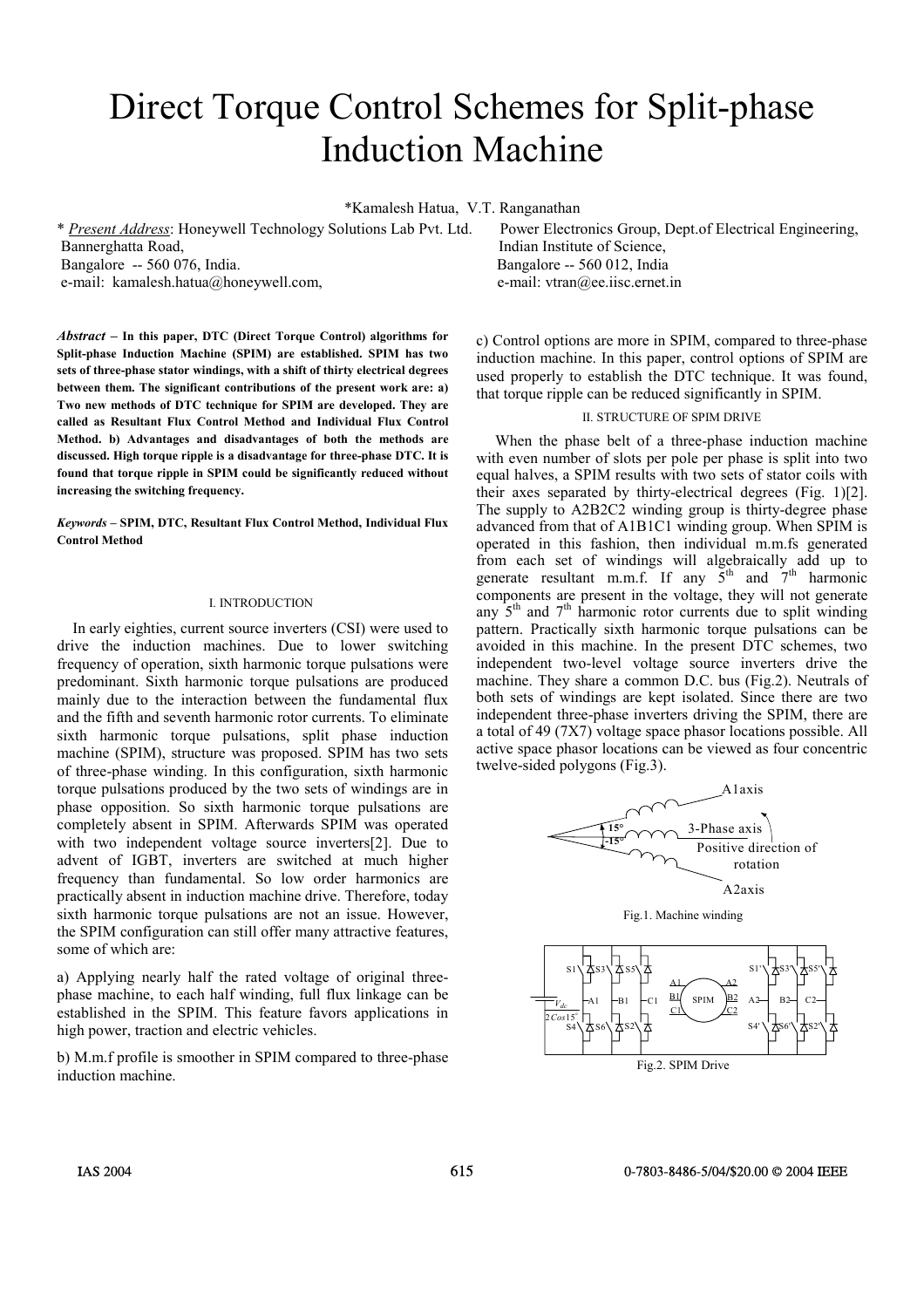

Fig.3. Space vectors for SPIM drive

 The vector locations of the A1B1C1 phase group are phase shifted by thirty degrees from those of the A2B2C2 phase group. In Fig.3, all possible space phasor locations are shown. The sequence  $1^{\prime},2^{\prime},3^{\prime},4^{\prime},5^{\prime},6^{\prime}$  is that of the A1B1C1 phase group, and the sequence 1,2,3,4,5,6 is that of the A2B2C2 phases [2].

## III. PRINCIPLE OF OPERATION

In conventional three-phase DTC algorithm all control parameters are measured in the stationary reference frame commonly known as α-β reference frame [1]. In this reference frame, electromagnetic torque can be expressed as the vector cross product of stator flux and rotor flux. Inverter1 and  $\vec{S}$  and  $\vec{S}$  and  $\vec{S}$  and  $\vec{S}$  and  $\vec{S}$  and  $\vec{S}$  and  $\vec{S}$  and  $\vec{S}$  and  $\vec{S}$  and  $\vec{S}$  and  $\vec{S}$  and  $\vec{S}$  and  $\vec{S}$  and  $\vec{S}$ inverter2 establish stator fluxes  $\Psi_{s}$  and  $\Psi_{s2}$  in the A1B1C1 and  $\frac{1}{2}$ A2B2C2 winding respectively. Resultant stator flux  $(\Psi_{\text{res}})$  is space vectorial addition of individual stator fluxes.  $\Psi_{res}$  is equivalent to three-phase stator flux  $\Psi_s$ . Rotor of SPIM is assumed to be three-phase [2]. Thus the torque of SPIM can also be expressed as vector cross product of  $\Psi_{res}$  and  $\Psi_r$ , where  $\Psi_r$  is the rotor flux of SPIM. To control the torque and the flux directly, the main goal of DTC,  $\Psi_{\text{reg}}$  is rotated along a circular trajectory, selecting appropriate voltage vectors from both the inverters, similar to three-phase DTC algorithm (Fig.4).



Fig.4. Operating principle for SPIM

#### IV. SPIM MODEL

 DTC is stator side control of ac machines. Estimations of machine torque and stator fluxes are to be calculated from the available state variables and parameters of the machine.  $\Psi_{res}$  is measured from resultant three-phase  $axis(Fig.1)$ . $\Psi_{s1}$  and  $\Psi_{s2}$  are measured from their own individual axes (Fig.1). Resultant electromagnetic torque (md) can be expressed as the algebraic addition of individual torques (md1  $\&$  md2) contributed by both the inverters [4]. nacnine.<del>y</del><br>J

$$
\vec{\Psi}_{\text{res}} = \vec{\Psi}_{\text{sl}} e^{j15^{\circ}} + \vec{\Psi}_{\text{sl}} e^{-j15^{\circ}} \quad (1) \qquad m_d = m_{d1} + m_{d2} \tag{4}
$$

$$
\vec{\Psi}_{sl} = \int (\vec{V}_{sl} - R_{sl}\vec{i}_{sl}) dt \qquad (2) \qquad m_{dl} = -\frac{2}{3} \frac{P}{2} [\vec{\Psi}_{sl} \times \vec{i}_{sl}] \qquad (5)
$$

$$
\vec{\Psi}_{s2} = \int (\vec{V}_{s2} - R_{s2} \vec{i}_{s2}) dt
$$
 (3)  $m_{d2} = -\frac{2}{3} \frac{P}{2} [\vec{\Psi}_{s2} \times \vec{i}_{s2}]$  (6)

#### V. RESULTANT FLUX CONTROL METHOD

 A total of forty-nine different space phasor combinations are possible in SPIM drive. The outermost locations form a twelve-sided polygon. In this method  $\Psi_{res}$  is rotated in a circular trajectory, switching the vectors from outermost G twelve-sided polygon (Fig.5). As Ψ<sub>res</sub> is rotated in a circular trajectory, it induces sinusoidal voltages and currents in the rotor and the output torque is free from sixth harmonic torque pulsations.

 As vectors from the outer twelve-sided polygon are selected, switchings of the inverters are dependent on each other. They cannot be switched independently. But due to these patterns of switching,  $\alpha$  and β components of  $\Psi_{s2}$  lead those of  $\Psi_{s1}$  by thirty degrees in phase. terns of switching,  $\alpha$  and  $\beta$  components of  $\Psi_s$ 

 Resultant Flux Control Method controls the magnitude of  $\Psi_{\text{ref}}$ . There is no direct control over individual fluxes. So if pure integration is used to estimate  $\Psi_{s_1}$  and  $\Psi_{s_2}$ , they show dc  $\overline{t}$ There is no direct control over individual fluxes. So if drift tendency. To avoid this problem low pass filter of very low cut-off frequency  $(1Hz)$  is used to estimate them [3]. The outermost voltage vectors divide the total trajectory of  $\Psi_{rest}$  into  $t_{rest}$  the interval of the set of  $\mathcal{F}_{rest}$  in identified by twelve identical sectors (Fig.5). Sector for  $\Psi_{res}$  is identified by comparing the magnitude of  $\Psi_{res\alpha}$  and  $\Psi_{res\beta}$ . *s*

 Three-level torque and two-level flux hysteresis controllers are used as in the case of conventional three-phase DTC [1]. The complete block diagram is shown in fig.6. According to the outputs of the torque controller  $(1,0,-1)$ , resultant flux controller (1,0) and the sector information (R(N)) of  $\Psi_{res}$ , appropriate voltage vectors for both the inverters are selected from an optimal switching table (table1).

- Increase of torque in anti-clockwise direction. 1. T=1  $\implies$
- Increase of torque in clockwise direction.  $2$  T= -1  $\equiv$
- 3. T=0  $\implies$  Decrease the torque by applying zero vectors. ⇒
- Increase the magnitude of flux. 4.  $F_{res} = 1$   $\equiv$
- Decrease the magnitude of flux. 4.  $F_{res}=0 \implies$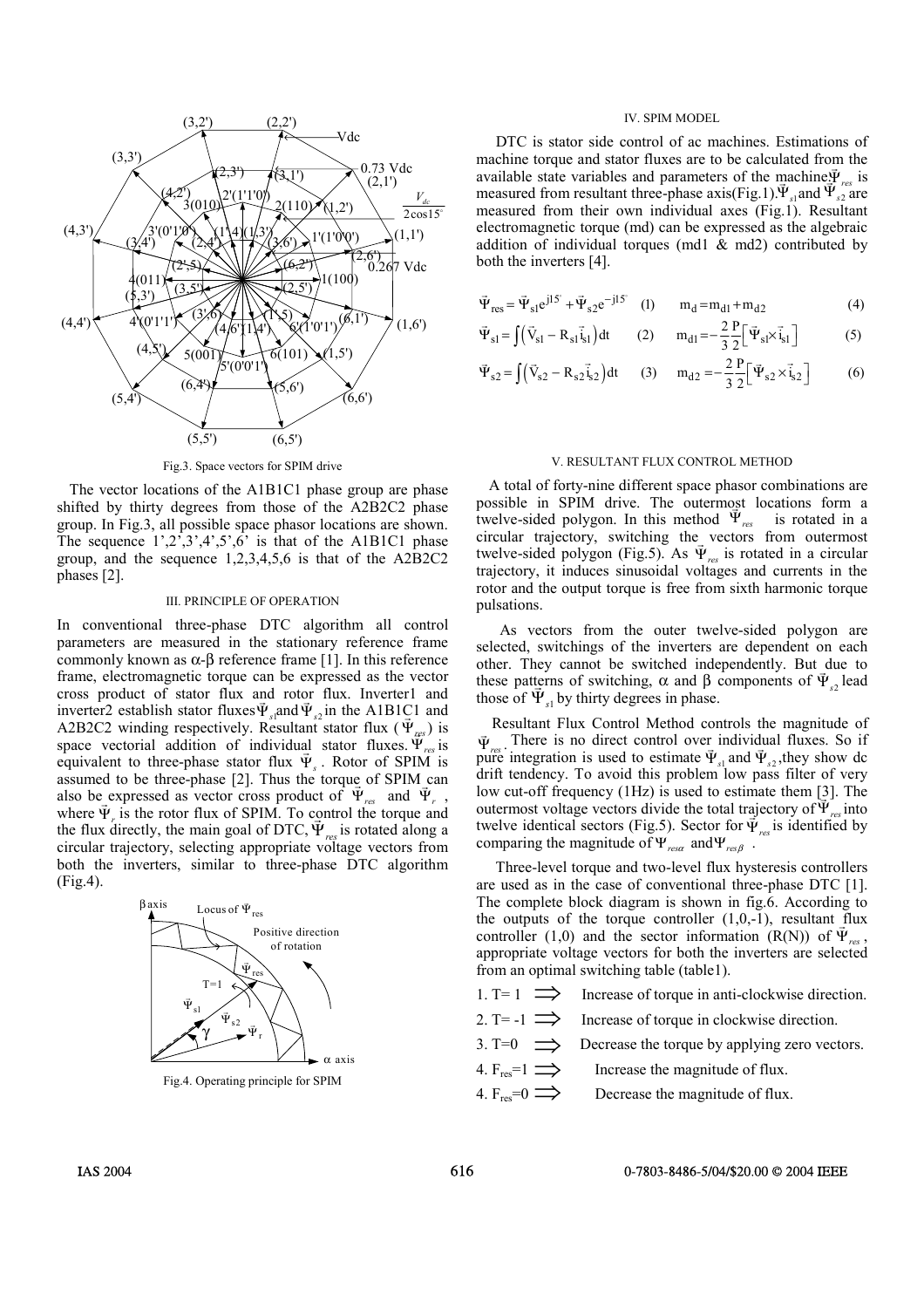| $F_{res}$    |          | R(1)             | R(2)   | R(3)             | R(4)  | R(5)                 | R(6)             | R(7)  | R(8)   | R(9)  | R(10) | R(11)            | R(12)            |
|--------------|----------|------------------|--------|------------------|-------|----------------------|------------------|-------|--------|-------|-------|------------------|------------------|
|              |          | $(3,2^{\prime})$ | (3,3)  | $(4,3^{\prime})$ | (4,4) | (5,4)                | $(5,5^{\circ})$  | (6,5) | (6,6)  | (1,6) | (1,1) | (2,1)            | $(2,2^{\prime})$ |
|              | $\bf{0}$ | (7,8)            | (7,7)  | (8,7)            | (8,8) | (7,8)                | (7,7)            | (8,7) | (8,8)  | (7,8) | (7,7) | (8,7)            | $(8,8^{\circ})$  |
|              | $-1$     | $(6,6^{\circ})$  | (1,6)  | (1,1)            | (2,1) | $(2,2)$ <sup>*</sup> | $(3,2^{\prime})$ | (3,3) | (4,3)  | (4,4) | (5,4) | $(5,5^{\prime})$ | $(6,5^{\prime})$ |
| $\mathbf{0}$ |          | (3,3)            | (4,3)  | $(4,4^{\prime})$ | (5,4) | $(5,5^{\circ})$      | (6,5)            | (6,6) | (1,6)  | (1,1) | (2,1) | (2,2)            | $(3,2^{\prime})$ |
| $\mathbf{0}$ | $\bf{0}$ | (7,7)            | (8,7)  | $(8,8^{\circ})$  | (7,8) | (7,7)                | (8,7)            | (8,8) | (7,8)  | (7,7) | (8,7) | $(8,8^{\circ})$  | $(7,8^{\circ})$  |
| $\mathbf{0}$ | $-1$     | (6,5)            | (6, 6) | (1,6)            | (1,1) | (2,1)                | (2,2)            | (3,2) | (3,3') | (4,3) | (4,4) | (5,4)            | $(5,5^{\prime})$ |





Fig.5. Sector identification Fig.6.Block diagram for Resultant Flux Control Algorithm



*Advantage:* a) As the vectors from outermost twelve-sided polygon are used, higher speed range can be achieved with rated flux compared to three-phase DTC [2].

b) For conventional three-phase DTC scheme, angular separation between active voltage vectors and stator flux varies from  $90^\circ \text{ to } 30^\circ$  or  $90^\circ \text{ to } 150^\circ$  for positive torque demand. But in this method the variations are from  $90^{\circ}$  to  $60^{\circ}$  or  $90^{\circ}$  to<sub>120</sub>°. So the torque response is faster in Resultant Flux Control Method compared to three-phase DTC.

*Disadvantage:* a) There is no direct control over individual fluxes. So they show dc drift tendency. A low pass filter is used instead of a pure integrator to overcome this problem.

b)  $\vec{\Psi}$  and  $\vec{\Psi}_{s2}$  do not trace pure circular loci like  $\vec{\Psi}_{res}$ . Therefore both the individual fluxes contain low order harmonics, especially  $5<sup>th</sup>$  and  $7<sup>th</sup>$ . In SPIM,  $5<sup>th</sup>$  and  $7<sup>th</sup>$  harmonic impedances are very small in magnitude. Thus the machine draws large amount of stator harmonic currents, which in turn increases stator harmonic loss.  $s_2$  do not trace pure circular loci like  $\vec{\Psi}$ *res*

VI. INDIVIDUAL FLUX CONTROL METHOD

Individual fluxes are not directly controlled in Resultant Flux Control Method. Therefore the stator currents are rich in low order harmonics especially  $5<sup>th</sup>$  and  $7<sup>th</sup>$ . Though they do not cause  $6<sup>th</sup>$  harmonic torque pulsations due to winding disposition, they result in increased stator losses. To avoid these losses it is required to control individual fluxes directly along with  $\Psi_{res}$ . In Individual Flux Control Method both the inverters are switched from their respective hexagonal space vector locations to maintain the individual and resultant flux magnitudes constant at their respective reference values. Three different algorithms are proposed in this method. These algorithms try to achieve the following goals: *res*

1. Operate SPIM at maximum flux maintaining the phase angle between the components of  $\Psi_{s1}$  and  $\Psi_{s2}$  at thirty degrees. 2.Control individual and resultant fluxes in such a way that all of them trace pure circular loci.

3. Reduce resultant torque ripple.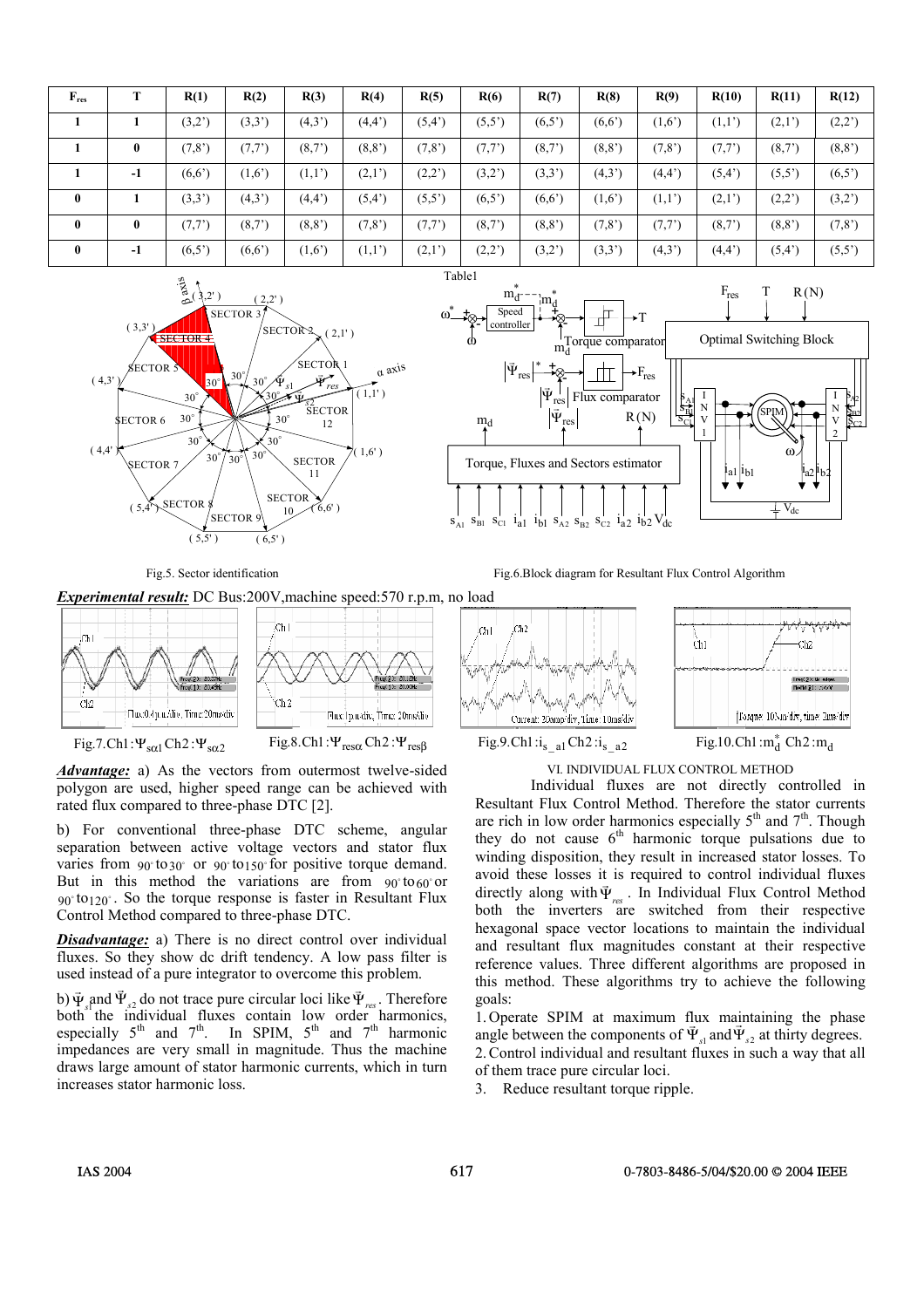## VI.A. BASIC OPERATING PRINCIPLE

During proper SPIM operation,  $\alpha$ -β components of  $\vec{\Psi}_{s2}$ should lead those of  $\vec{\Psi}_{s1}$  by thirty degrees in phase. When the machine is operated in this fashion, both of them add up algebraically and develop maximum resultant flux inside the machine (Fig. 11) [4]. The magnitude of the individual fluxes is half of the rated value of resultant flux.



Fig.11. Description of different fluxes

The magnitudes of  $\vec{\Psi}_{s1}$  and  $\vec{\Psi}_{s2}$  are kept constant at their reference value by two different two-level flux hysteresis controllers. The angle between the components of individual  $\vec{S}$ fluxes vary due to different angular velocities of  $\Psi_{s1}$  and  $\Psi_{s2}$ , inaccuracy in the measurement of currents, fluxes and individual torque contributions of both sets of windings. G Therefore the magnitude of  $\Psi_{res}$  also varies. The magnitude of is controlled at every instant by controlling the angle Ψ*res* between components of  $\vec{\Psi}_{s1}$  and  $\vec{\Psi}_{s2}$ . To achieve this a fictitious flux  $\Psi_{res}$  is defined.  $\bar{\Psi}_{res}$  does not have any physical significance but its magnitude is used for control action of different Individual Flux Control Algorithms.  $\Psi_{res_{t}}t$ is direct addition of  $\Psi_{s1}$  and  $\Psi_{s2}$ , without transforming them to a common axis ( Eq.7 ).  $\vec{\Psi}_{s_1}$  $\Psi_{res\_t}$ hents of  $\vec{\Psi}_{s_1}$  and  $\vec{\Psi}_{s_2}$  $\Psi_{res\_t}^{2}$ 

$$
\vec{\Psi}_{res\_t} \triangleq \vec{\Psi}_{s1} + \vec{\Psi}_{s2} \tag{7}
$$

If, θ is the angle between the components of  $\Psi_{s1}$  and  $\Psi_{s2}$ , then the magnitude of  $\Psi_{res}$  *t* is defined in Equation 9.  $\vec{\Psi}_{s1}$  and  $\vec{\Psi}_{s2}$ ween ι<br>Ψ<sub>res\_t</sub>

$$
\left|\vec{\Psi}_{s1}\right|^* = \left|\vec{\Psi}_{s2}\right|^* = \left|\vec{\Psi}_{s2}\right|^* = \frac{1}{2}\left|\vec{\Psi}_{res}\right|^*
$$
\n(8)

$$
\left| \vec{\Psi}_{res\_t} \right| = 2 \cos \theta \left| \vec{\Psi}_s \right|^\circ = \cos \theta \left| \vec{\Psi}_{res} \right|^\circ \tag{9}
$$

The magnitude of  $\vec{\Psi}_{res_{t}}$  identifies  $\theta$  (Eq.8-Eq.12), Fig.(12).



Fig.12. Description of different phasors

$$
\left|\vec{\Psi}_{res_{-t}}\right|^* = 2\cos 15^\circ \left|\vec{\Psi}_s\right|^* = \cos 15^\circ \left|\vec{\Psi}_{res}\right|^* \tag{10}
$$

$$
\left|\bar{\Psi}_{res_{-}t}\right| < \left|\bar{\Psi}_{res_{-}t}\right|^* \Rightarrow \theta > 30^\circ \tag{11}
$$

$$
\left|\vec{\Psi}_{res}\right| > \left|\vec{\Psi}_{res}\right|^{*} \Rightarrow \theta < 30^{\circ}
$$
 (12)

Automatically a question arises: why is the magnitude of  $\Psi_{\text{res}}$ not used instead of  $\Psi_{res}$  *t* to identify the phase angle separation between the components of  $\vec{\Psi}_{s1}$  and  $\vec{\Psi}_{s2}$ ? ļ

When, 
$$
\theta > 30^{\circ}
$$
,  $|\vec{\Psi}_{res}| < |\vec{\Psi}_{res}|^*$  (13)

When, 
$$
\theta < 30^{\circ}
$$
,  $|\vec{\Psi}_{res}| < |\vec{\Psi}_{res}|^*$  (14)

Hence, whether  $\theta$  is more or less from the reference value, Frace, whence  $\sigma$  is more of tess from the reference value, the cases it is less than the reference value.

#### VII. INDIVIDUAL FLUX CONTROL ALGORITHM #01

In this algorithm, both the inverters are switched from their own hexagonal space vector locations (Fig.13). Magnitudes of individual fluxes are kept constant by conventional two-level flux hysteresis controllers [1]. Sectors of individual fluxes are identified as in conventional three-phase DTC (Fig.13)[1]. A three-level torque hysteresis controller, same as conventional three-phase DTC, controls the magnitude of the resultant torque. During this time θ is kept at thirty degrees by a twolevel angle controller (Fig.14).

Torque, Individual fluxes are estimated as discussed in section VI (SPIM model). Pure integrators are used to estimate individual fluxes as hysteresis controllers always control the magnitude of them.

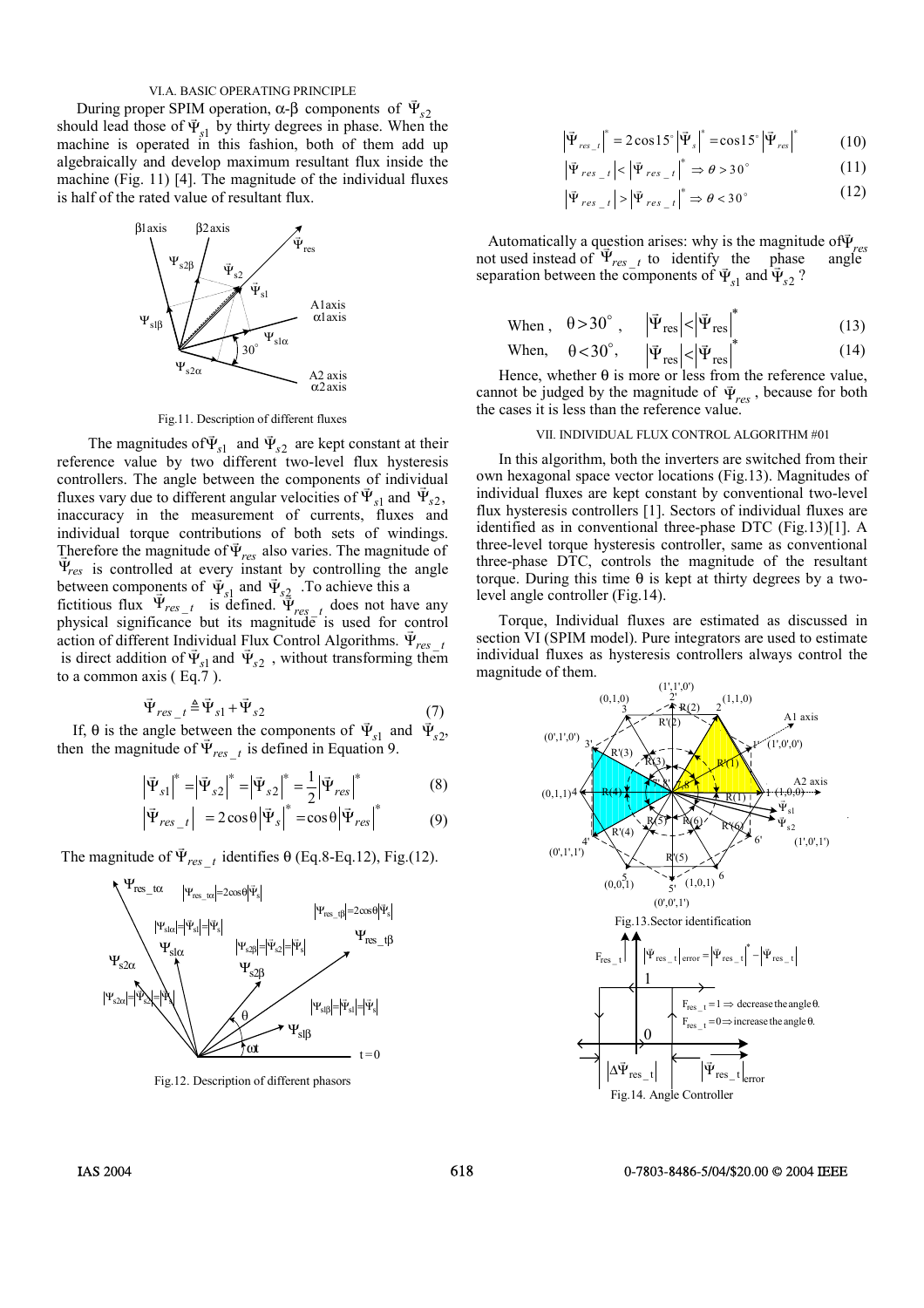*Optimal switching logic:* Two individual switching blocks contain switching signals for the two inverters. The inputs of each switching block are the outputs of the respective flux controller, torque controller, resultant time flux controller and sector information of the respective flux. For example, inputs to the optimal switching block 1 are  $T,F1, F_{res}$  and  $R1(N)$ (Fig.15).

When there is a torque demand  $(T=1)$ , it is required to rotate  $\Psi_{res}$  to increase the angle between  $\Psi_{res}$  and  $\Psi_{r}$ .  $\Psi_{res}$  is rotated in counter clock wise direction either by rotating  $\Psi_{s1}$  or  $\Psi_{s2}$ . When  $\theta$  exceeds the set value, then  $\Psi_{s1}$  is rotated and  $\Psi_{s2}$  is stopped (Fig.16). Similarly when  $\theta$  is less than the set value  $\Psi_{s2}$  is rotated and  $\Psi_{s1}$  is stopped (Fig.17). Controlling in this way at all instants of time, the angle between the individual fluxes is maintained at thirty-degree. Magnitudes of individual fluxes are also kept constant by the individual flux controllers. Hence the magnitude of resultant flux is controlled and torque demand is also met. When there is no torque demand both the fluxes are stopped.

Switching states for both the inverters are given in table2a and table 2b.

*Advantage:* a) Line currents are free from  $5<sup>th</sup>$  and  $7<sup>th</sup>$  harmonic components.b) Torque ripple is lesser in magnitude. At any instant of time at most one inverter is switched to an active vector and other one is switched to zero vector. So individual torques generated by the inverters are varying in opposite phase. When one inverter is switched to increase the torque, other one causes to reduce it. Due to instantaneous individual torque ripple cancellation; the resultant torque ripple is lesser in magnitude than conventional three-phase DTC.

**Disadvantage:** At any instant of time only one inverter is switched to an active vector. It is not possible to use the voltage vectors from outer two polygons of resultant voltage vectors of SPIM drive (Fig.3). So the resultant applied voltage to the machine is less in for a fixed DC bus voltage. So the machine cannot run at a higher speed at rated flux. The maximum speed it can attain is half the rated speed.

| Fres_t       | F1           | T            | $\overline{R}(1)$ | R'(2)                 | R'(3)       | R'(4)          | R'(5)          | $\mathbf{R}'(6)$ |
|--------------|--------------|--------------|-------------------|-----------------------|-------------|----------------|----------------|------------------|
| 1            | 1            | $\mathbf{1}$ | $2^{\circ}$       | 3'                    | $4^{\circ}$ | $5^{\circ}$    | 6 <sup>2</sup> | $1^{\circ}$      |
| 1            | 1            | $\bf{0}$     | $8^{\circ}$       | $7^{\circ}$           | 8'          | $7^{\circ}$    | $8^{\circ}$    | $7^{\circ}$      |
| 1            | 1            | $-1$         | 8'                | $7^{\circ}$           | 8'          | $7^{\circ}$    | $8^{\circ}$    | $7^{\circ}$      |
| $\mathbf{1}$ | $\bf{0}$     | $\mathbf{1}$ | 3'                | $4^{\circ}$           | $5^{\circ}$ | 6 <sup>2</sup> | $1^{\circ}$    | $2^{\circ}$      |
| $\mathbf{1}$ | $\bf{0}$     | $\bf{0}$     | $7^{\circ}$       | 8'                    | 7'          | 8'             | $7^{\circ}$    | $8^{\circ}$      |
| $\mathbf{1}$ | $\bf{0}$     | $-1$         | $7^{\circ}$       | 8'                    | $7^{\circ}$ | 8'             | $7^{\circ}$    | $8^{\circ}$      |
| $\bf{0}$     | 1            | $\mathbf{1}$ | 8'                | $7^{\circ}$           | 8'          | $7^{\circ}$    | $8^{\circ}$    | $7^{\circ}$      |
| $\bf{0}$     | $\mathbf{1}$ | $\bf{0}$     | 8'                | $7^{\circ}$           | 8'          | $7^{\circ}$    | $8^{\circ}$    | $7^{\circ}$      |
| $\bf{0}$     | 1            | $-1$         | 6 <sup>2</sup>    | $1^{\circ}$           | $2^{\circ}$ | 3'             | $4^{\circ}$    | $5^{\circ}$      |
| $\bf{0}$     | $\bf{0}$     | $\mathbf{1}$ | $7^{\circ}$       | $8^{\circ}$           | $7^{\circ}$ | 8'             | $7^{\circ}$    | $8^{\circ}$      |
| $\bf{0}$     | $\bf{0}$     | $\bf{0}$     | $7^{\circ}$       | 8'                    | $7^{\circ}$ | 8'             | $7^{\circ}$    | $8^{\circ}$      |
| $\bf{0}$     | $\bf{0}$     | $-1$         | 5'                | 6 <sup>2</sup>        | $1^{\circ}$ | $2^{\circ}$    | 3'             | $4^{\circ}$      |
|              |              |              |                   | Table 2a (Inverter 1) |             |                |                |                  |

| Fres_t       | F2           | T            | R(1)           | R(2)           | R(3)           | R(4)           | R(5)           | R(6)           |
|--------------|--------------|--------------|----------------|----------------|----------------|----------------|----------------|----------------|
| $\mathbf{1}$ | $\mathbf{1}$ | $\mathbf{1}$ | 8              | $\overline{7}$ | 8              | $\overline{7}$ | 8              | 7              |
| $\mathbf{1}$ | $\mathbf{1}$ | $\bf{0}$     | 8              | 7              | 8              | $\overline{7}$ | 8              | 7              |
| $\mathbf{1}$ | $\mathbf{1}$ | $-1$         | 6              | 1              | $\overline{2}$ | 3              | $\overline{4}$ | 5              |
| $\mathbf{1}$ | $\bf{0}$     | $\mathbf{1}$ | 7              | 8              | 7              | 8              | $\overline{7}$ | 8              |
| $\mathbf{1}$ | $\bf{0}$     | $\bf{0}$     | 7              | 8              | 7              | 8              | $\overline{7}$ | 8              |
| $\mathbf{1}$ | $\bf{0}$     | $-1$         | 5              | 6              | $\mathbf{1}$   | $\overline{2}$ | 3              | $\overline{4}$ |
| $\bf{0}$     | $\mathbf{1}$ | $\mathbf{1}$ | $\overline{2}$ | 3              | $\overline{4}$ | 5              | 6              | 1              |
| $\bf{0}$     | $\mathbf{1}$ | $\bf{0}$     | 8              | 7              | 8              | $\overline{7}$ | 8              | $\overline{7}$ |
| $\bf{0}$     | $\mathbf{1}$ | $-1$         | 8              | 7              | 8              | $\overline{7}$ | 8              | $\overline{7}$ |
| $\bf{0}$     | $\bf{0}$     | $\mathbf{1}$ | $\overline{3}$ | $\overline{4}$ | 5              | 6              | $\overline{1}$ | $\overline{2}$ |
| $\bf{0}$     | $\bf{0}$     | $\bf{0}$     | 7              | 8              | $\overline{7}$ | 8              | $\overline{7}$ | 8              |
| $\bf{0}$     | $\bf{0}$     | $-1$         | $\overline{7}$ | 8              | 7              | 8              | $\tau$         | 8              |

Table 2b ( Inverter 2)

Ψres\_t

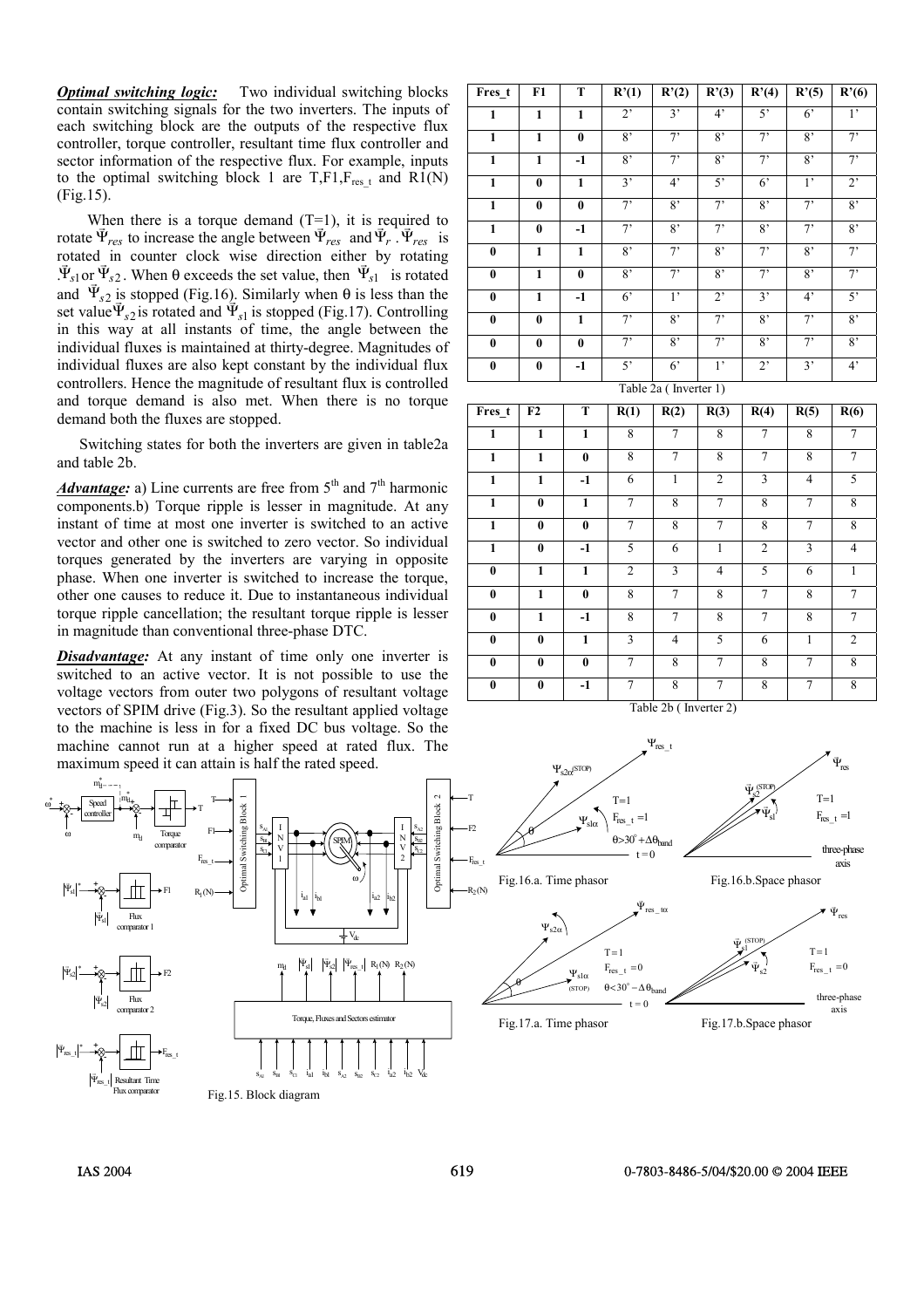



VIII. INDIVIDUAL FLUX CONTROL ALGORITHM #02

Both the inverters have to be switched to active vectors simultaneously to run the machine at rated speed with rated DC bus voltage. In this algorithm, it is proposed to rotate both the fluxes simultaneously, keeping the magnitude of resultant flux constant at its reference value. To achieve this a three-level hysteresis controller with dead-zone is used as angle controller. The rest of the controllers remain the same as in Algorithm #01. When angle between the components of fluxes is within twenty to forty degrees, both of them are rotated keeping their magnitudes constant. When the angle exceeds beyond the set values, one of them is rotated and the other one is stopped to bring back the angle towards thirty degrees, similar to Algorithm #01.

## *Angle Controller:*



Fig.22. Angle controller

 The different bands for angle controller are adjusted in such a way, that most of the time both the individual fluxes are rotated [4].

*Optimal switching logic:* Similar to Algorithm #01, there are two independent switching blocks for Inverter-1 and Inverter-2 respectively. As long as the output of  $F_{res}$ <sub>t</sub> remains zero, both the individual fluxes are rotated as in three-phase DTC. When  $F_{res, t} = 1$  or  $-1$ , then angle correcting action is taken, same as Algorithm #01 (Fig.16&17). Switching table for this

method includes  $F_{res} = 0$  state. In this state, switching table for both the inverters are same as conventional three-phase DTC[1] (table 3.a& 3.b). For  $F_{res\ t} = 1$  and  $-1$  state switching tables remain the same as algorithm  $#01$ (table 3.a &3.b).

*Advantage:* a) Rated speed of the machine is achieved.

*Disadvantage:* a) Torque ripple is high compared to Algorithm #01. b) Angle between the individual fluxes is not corrected during  $F_{res}$   $=$  0 state.

| Fres t | F1  |            | R'(N)                        |
|--------|-----|------------|------------------------------|
|        |     |            | $N=1,2,,6$                   |
|        | 1,0 | $1, 0, -1$ | Same as<br>table2.a.         |
|        | 1,0 | $1, 0, -1$ | Same as $3-\phi$<br>DTC [1]. |

Table 3.a. (Inverter1)

| Fres t | F2  | т          | R(N)<br>$N=1,2,,6$              |
|--------|-----|------------|---------------------------------|
|        | 1,0 | $1, 0, -1$ | Same as<br>table2.b.            |
|        | 1,0 | $1, 0, -1$ | Same as $3-\phi$<br>DTC $[1]$ . |

Table 3.b. (Inverter2)



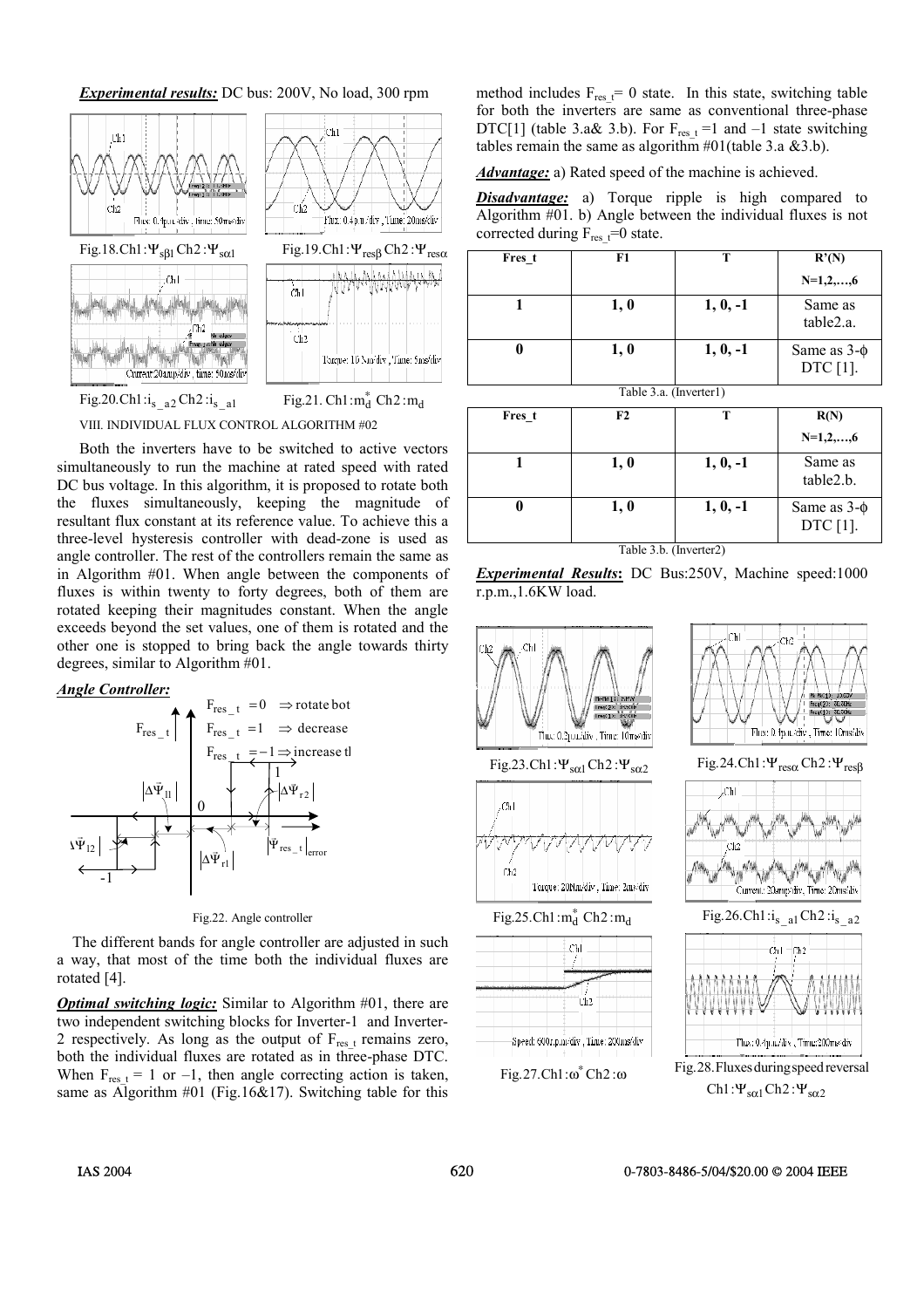



Ch $1:$ i $_{\rm sa1}$ Ch $2:$ i $_{\rm sa2}$ Fig.29.currentsduringspeed reversal

 $Ch1: m_d^* Ch2: m_d$ 

## IX. INDIVIDUAL FLUX CONTROL ALGORITHM #03

Algorithm #03 tries to solve the problem faced in Algorithm #02. Torque ripple is considerably reduced in this algorithm. Angle between the components of individual fluxes are controlled most of the time. During  $F_{res,t} = 0$  condition, angle correction is not taken care of in Algorithm #02. So both the fluxes move independently. But in this Algorithm, during  $F_{res, t} = 0$  state, angle is corrected.

Active vectors are selected to increase the torque in anticlockwise and clockwise direction during T=1and T=-1 states respectively. During T=0 state, that is when decrease in torque is required, zero vectors are applied in conventional three-phase DTC and all above split-phase control algorithms. These switching patterns will give rise to torque ripple. The nature of the torque ripple varies at different speed ranges. For positive torque at a low speed, the rising edge of the torque ripple has a steeper slope than its falling edge. But at a higher speed, falling edge of the torque ripple has a steeper slope than the rising edge. Such variation in the nature of the torque ripple is due to different relative velocities of stator flux and rotor flux at different speeds (Fig.31.a).

In all the previous algorithms, during  $T=0$  state, zero vectors are applied to both the inverters. So at a higher speed the torque ripple is high, due to drastic fall of individual torques contributed by both the inverters. In this method, to reduce the torque ripple, during T=0 state, zero vectors are applied to one of the inverters and active vectors are applied to the other inverter. Due to steeper slope of falling edge of torque ripple compared to the rising edge, the resultant torque is reduced to fulfill the command of  $T=0$  state, but with a reduced slope (Fig.31.b).



*Controllers:* The controllers for individual fluxes and angle are remain the same as in Algorithm#03. Along with these controllers a four-level torque controller and a two-level torque ripple controller are used to select the appropriate inverter for applying zero vectors during  $T=+1/2$  &  $T=-1/2$ state.

*Torque Ripple Controller:* This controller is active during  $T=+1/2$  and  $-1/2$  state. This is a two-level ON-OFF controller. Output of the torque ripple controller  $(F_{TR})$  decides, whether the angle between individual fluxes are more than or less than thirty degrees (Fig.32).

*Torque Controller:* T=0 state of a conventional torque controller is separated into two states. They are defined as  $T=+1/2$  and  $T=-1/2$  state. The upper half of the torque controller is used for positive torque demand. The lower half of the torque controller is used for negative torque demand (Fig.33).



Fig.32. Torque Ripple Controller Fig.33. Torque Controller

# X. OPTIMAL SWITCHING LOGIC

 During T=1 and T=-1 state, the switching logic remains the same as in Algorithm #03. During  $T=+1/2$  and  $T=-1/2$  states, both the inverters are not switched to zero vectors. One of them is kept at active state to reduce the resultant torque ripple and to correct the phase angle between the components of individual fluxes. Output of the torque ripple controller( $F_{TR}$ ) decides the inverter to be switched at active state. For example, when  $T=+1/2$  and  $F_{TR}=1$ , only (Fig.34.a). Similarly, when  $T=+1/2$  and  $F_{TR}=0$ ,  $\vec{\Psi}_{s2}$  only is rotated (Fig.34.b).  $\vec{\Psi}_{s1}$  $\overline{C}$   $\overline{C}$ 

Switching table for this method is given in table.4.a and 4.b.



Fig.34.a. Phasor diagram. Fig.34.b. Phasor diagram

 *Advantage:* **a.** Torque ripple is considerably reduced. The ripple is lesser in magnitude compared to three-phase DTC scheme. In three-phase DTC scheme, during T=0 state, stator flux is stopped. At a higher speed, rotor flux moves fast and the rate of decrease in the angle between them is also fast. Therefore the torque ripple is high. But in this method during T=0 state, resultant stator flux is also rotated but at a slower rate compared to the rotor flux. So torque ripple magnitude is lesser**. b.** Angle between the individual fluxes is corrected during T=0 state. **c.** Fluxes are smoother.

*Disadvantage:* a. At lower speed this algorithm cannot work. Rate of rise of the torque is faster than the rate of fall of the torque. Therefore if one of the inverter is switched to active state during T=0, resultant torque will increase. So the machine is started with Algorithm #02. After a certain speed (350 rpm) it is switched over to Algorithm #03.